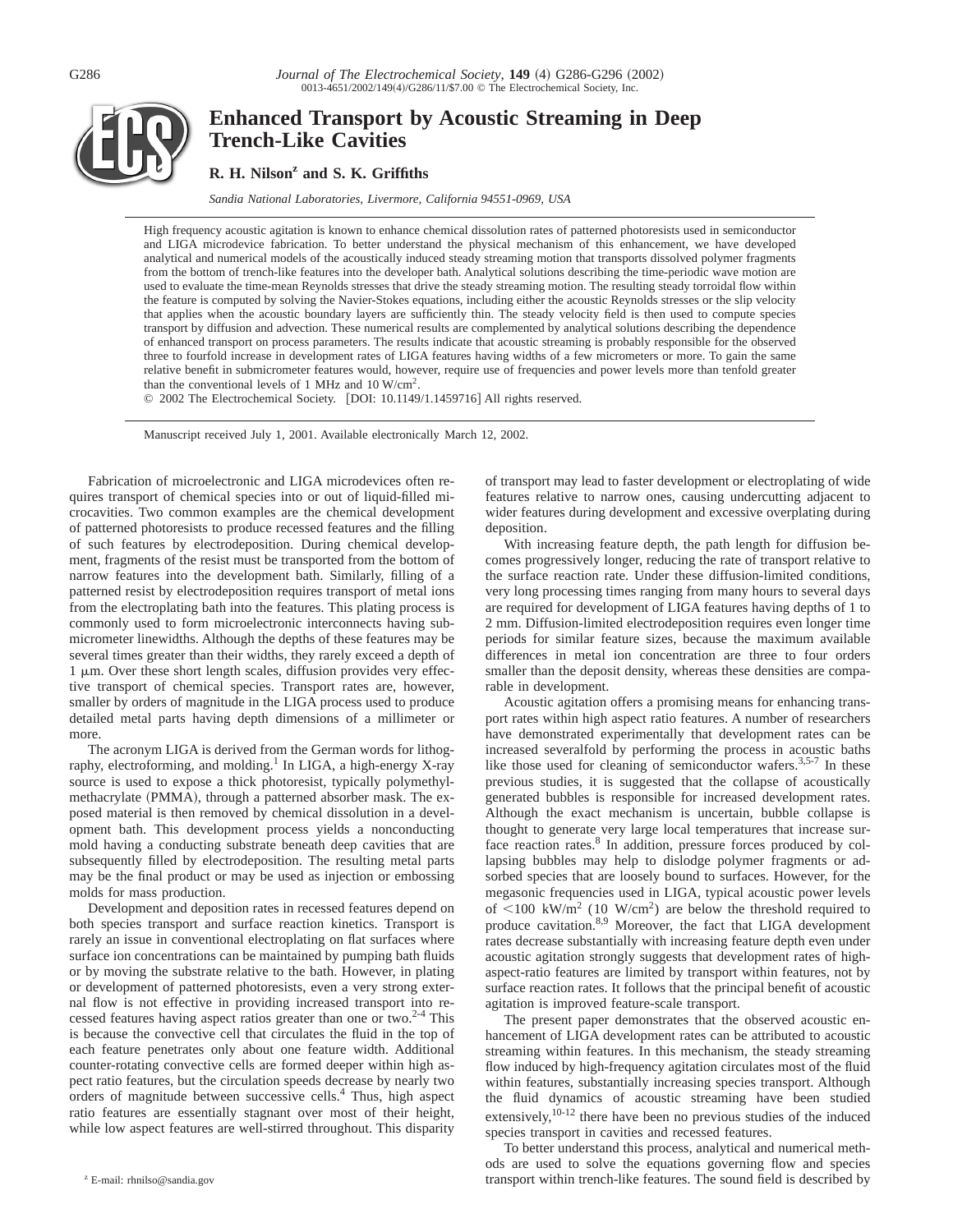

**Figure 1.** Schematic of a trench-like feature. During development, dissolved polymer fragments are transported from the dissolution front to the feature mouth. In electrodeposition, metal ions are transported from the feature mouth to the feature bottom.

exact solutions derived by Rayleigh<sup>10</sup> and Nyborg.<sup>11</sup> The time-mean Reynolds stresses computed from these harmonic solutions are then used as the driving source terms in a numerical solution of the Navier-Stokes equations. The resulting steady acoustic streaming flow field is finally used to compute the transport of a representative chemical species by diffusion and advection. In addition to these numerical results, we also derive analytical solutions relating transport rates to feature dimensions and processing conditions.

Although acoustic streaming is effective in reducing LIGA development times, model predictions suggest that this mechanism will provide far less benefit to electrodeposition. This is because the diffusivity of metal ions is orders of magnitude greater than that of polymer fragments, reducing the importance of advective transport relative to diffusive transport.

# **Governing Equations**

To model the effects of acoustic agitation in recessed features we consider the simplified geometry of a single trench-like feature as shown in Fig. 1. In the region far above the resist surface,  $y \ge h$ , the bath is presumed to be well mixed and to have a negligible concentration of dissolved polymer fragments or a uniform concentration of metal ions. Since the frequency,  $f$ , and intensity,  $I$ , of the sound field are known for commercial acoustic baths, these conditions are used to characterize the pressure variations in the fluid at the feature mouth. For simplicity, the solid feature walls are presumed motionless due to disparity of acoustic impedance or oblique wave incidence. Although the feature height varies during development and deposition, the motion of the feature bottom is sufficiently slow that flow and transport processes may be presumed quasisteady.

The effects of bath stirring are modeled by prescribing a steady uniform flow from left to right above the resist. This uniform external flow produces a linear gradient of the fluid speed in a boundary layer just above the resist surface. The resulting shear force is transmitted to the fluid at the top of the feature, driving motion within the feature. However, as noted earlier, the effects of this forced convection are negligible when the aspect ratio is large.

The fluid velocity field within the feature is governed by the Navier-Stokes equations. A direct numerical solution of these equations is possible but somewhat impractical because of the large difference in the time scales of acoustic agitation and chemical development. Since the period of a typical 1 MHz acoustic wave is only 1 ms, billions of numerical time steps would be needed to span even a few minutes of development time. To deal with this disparity we utilize a method of successive approximations that has been previously used in solving problems of this general class.<sup>10-12</sup> The pressure, p, density, p, and velocity  $u = ui + vj$  are each written as an infinite series.

$$
p = p_0 + p_a + p_s + \dots \quad p = p_0 + p_a + p_s + \dots
$$
  

$$
u = u_a + u_s + \dots
$$
 [1]

The ambient values of pressure and density,  $p_0$  and  $\rho_0$ , are taken as constant and uniform. The acoustic terms, subscripted a, are assumed to be harmonic functions of time but may vary arbitrarily with position. The steady acoustic streaming terms, subscripted s, are time invariant but are, again, free to vary spatially. These series expansions are substituted into the Navier-Stokes equations and terms of like time dependence are equated to one another. The firstorder harmonic terms and their products with  $p_0$  and  $\rho_0$  yield the linearized acoustic equations<sup>10,13</sup>

$$
\frac{\partial \rho_a}{\partial t} + \rho_0 \nabla \cdot u_a = 0 \tag{2}
$$

$$
\rho_o \frac{\partial u_a}{\partial t} = -\nabla p_a + \mu \nabla^2 u_a + \left(\mu_b + \frac{1}{3}\mu\right) \nabla (\nabla \cdot u_a) \quad [3]
$$

Here,  $\mu$  and  $\mu_b$  are the shear and bulk viscosities. The acoustic pressure and density variations are related by the equation of state,  $p_a = c^2 \rho_a$ , in which *c* is the speed of sound. As explained later, these equations can be solved by superposing solutions derived by Rayleigh<sup>10</sup> for traveling waves in tubes and channels of infinite length.

The equations governing the acoustic streaming flow are deduced by taking the time average of the series expansion of the Navier-Stokes equations. The averaging process eliminates all of the simple harmonic terms that appeared in the preceding linear acoustic equations but leaves the steady flow quantities, subscripted s below, as well as the time averaged products of harmonic functions that are gathered into *F*<sup>11</sup>

$$
\nabla \cdot u_{s} = 0 \quad \nabla p_{s} - \mu \nabla^{2} u_{s} = F \tag{4}
$$

$$
F = -\rho_0 \langle (u_a \cdot \nabla)u_a + u_a(\nabla \cdot u_a) \rangle \tag{5}
$$

The steady streaming motion is driven by an apparent body force, *F*, arising from the Reynolds stresses produced by the harmonic motion. Note that the time averaging brackets,  $\langle \ \rangle$ , that enclose the Reynolds stresses have been dropped from the time invariant quantities,  $u_s$  and  $p_s$ , because they are redundant. Although it is essential that compressibility be retained in the acoustic Eq. 2 and 3, the streaming flow may be assumed incompressible. Also, the speed of acoustic streaming is generally so small that the inertia of the streaming motion has been deleted from Eq. 4.

The solution procedure is as follows: solve Eq. 2 and 3 analytically for the harmonic velocity field; evaluate the Reynolds stresses that comprise  $F$ ; numerically solve Eq. 4 and 5 for the steady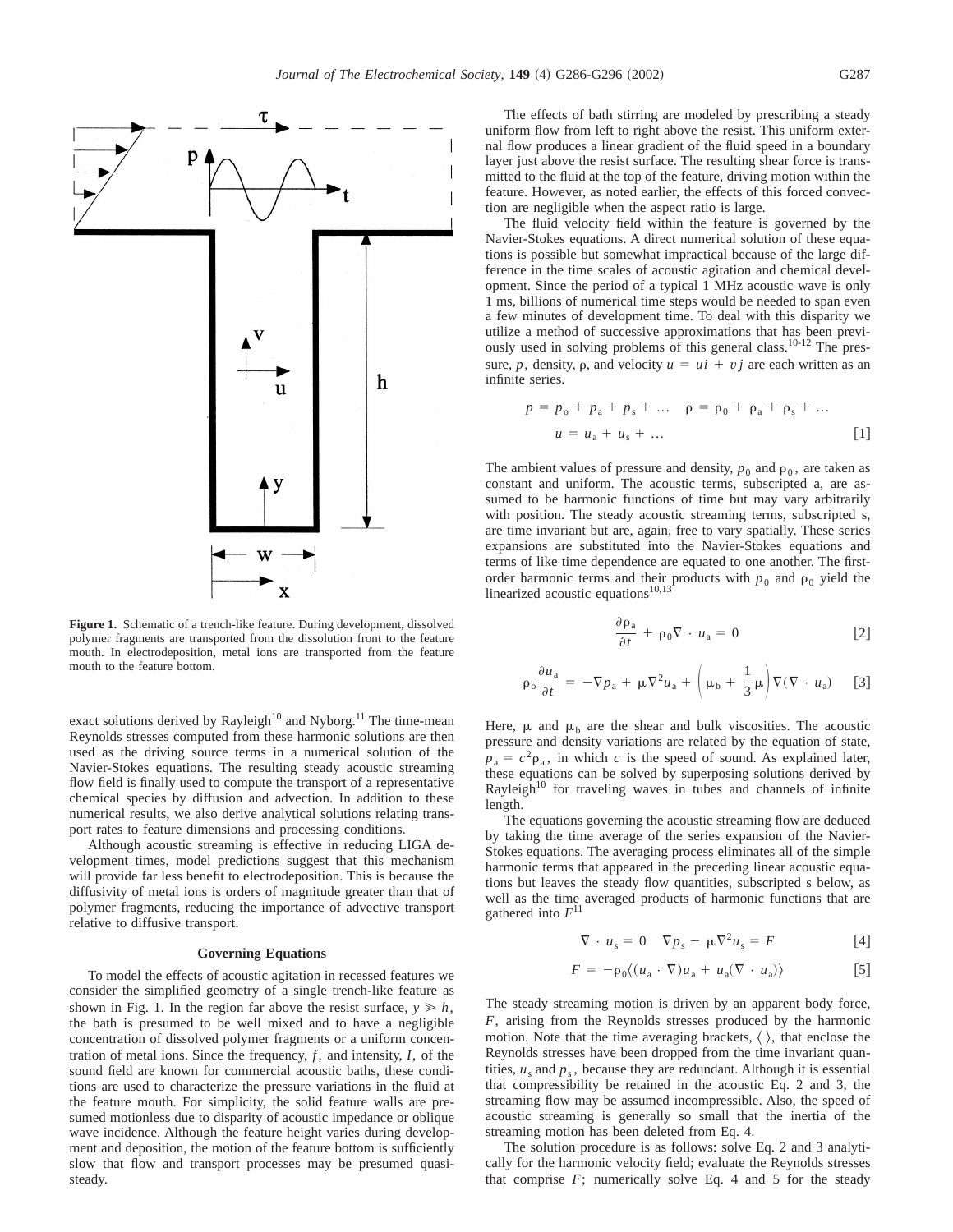streaming flow. The steady velocity field is then used to numerically solve the conservation equation describing steady diffusive and advective transport of a single species

$$
\nabla \cdot (u_s C) = \nabla \cdot (D \nabla C) \tag{6}
$$

Here, *C* is the polymer fragment or metal ion concentration and *D* is the diffusivity of that species.

# **Harmonic Velocity Field**

High frequency pressure variations at the feature mouth drive the acoustic motion within the feature. Rayleigh $^{10}$  derived traveling wave solutions that satisfy the two-dimensional Cartesian form of the acoustic wave equations, Eq. 2 and 3, for a channel bounded by infinite parallel planes, subject to nonslip and impermeable boundary conditions on the bounding walls. These solutions can be applied to the trench-like feature geometry of Fig. 1. The *u* and *v* velocity components of the Rayleigh solution are each proportional to the nominal acoustic velocity  $u_{a0}$  which is matched to the sound intensity, *I*, in the bath at the feature mouth. The velocity component along the feature axis is generally orders of magnitude greater than the transverse component. Because of the nonslip condition, thin viscous boundary layers develop interior to the feature along the feature side walls. The viscous boundary layer thickness,  $\delta$ , is nearly uniform along the feature height. The simple formulas given below can be used to calculate  $u_{a0}$ ,  $\delta$ , and the acoustic wave length,  $\lambda$ 

$$
u_{a0} = \sqrt{\frac{I}{\rho c}} \approx 0.2 \text{ m/s} \quad \delta = \sqrt{\frac{2\mu}{\omega \rho}} \approx 0.6 \text{ }\mu\text{m} \tag{7}
$$

$$
\lambda = \frac{c}{f} \approx 1.5 \text{ mm} \tag{8}
$$

The above numerical estimates are based on a frequency, *f*  $= \omega/2\pi = 1$  MHz, and a sound intensity,  $I = 60$  kW/m<sup>2</sup>  $(6 \text{ W/cm}^2)$ , typical of commercial wafer cleaning baths, and fluid properties like those of water:  $\rho = 1000 \text{ kg/m}^3$ ,  $c = 1500 \text{ m/s}$ , and  $\mu = 10^{-3}$  Pa s. In addition to the scaling constant,  $u_{a0}$ , the Rayleigh solution contains three dimensionless parameters, the normalized wave length,  $\lambda/w$ , the aspect ratio,  $h/w$ , and normalized thickness of the viscous boundary layers,  $\delta/w$ . For given choices of these parameters, there are two solutions representing waves traveling in opposite directions along the feature. To obtain the full solution, we must generally superpose the downward traveling wave with its upward traveling reflection off the lower surface.

The reflected wave may strongly influence the velocity field if the feature bottom is highly reflective. This is likely the case in electroplating because the plating surface at the mold bottom has an acoustic impedance much greater than that of the electrolyte. In this instance, the combination of the primary and reflected waves produces a standing wave having increased motion in some locations and reduced motion in others. The corresponding patterns of acoustic streaming are also strongly affected and become cellular in character.<sup>10</sup> In development, however, the polymer surface at the mold bottom has a density and wave speed that typically exceed those of the developer fluid by only about 20% and a factor of two to three, respectively. Under these conditions the impedance mismatch is less severe and the amplitude of the reflected wave is only 20 to 30% as great as that of the incident wave, probably even weaker owing to the partially developed gel layer at the feature bottom. For these reasons and for the sake of simplicity, the reflected wave will not be included in any of the calculations presented here.

Figure 2 shows the computed amplitude of the longitudinal velocity,  $v_a$ , along the feature as a function of transverse position for several choices of the normalized boundary layer thickness,  $\delta/w$ . The solid lines represent the Rayleigh solution explained above



**Figure 2.** Normalized acoustic velocity,  $v_a/u_{a0}$ , at feature top *vs.* normalized transverse position. Feature wall is at left; feature center is at right of plot. Solid lines are exact Rayleigh solution; dotted lines are approximate solution given by Eq. 9 for  $\alpha = 0$ .

while the dotted lines represent the following approximate solution derived by Nyborg in the limit where the viscous boundary layers are thin compared to the feature width $11$ 

$$
v_{\rm a} \approx u_{\rm a0} (1 - e^{-(1+j)x/\delta}) e^{\pm(\alpha+j2\pi/\lambda)y} e^{j\omega t}
$$
 [9]

$$
u_{\rm a} \approx -v_{\rm a} 2\pi \frac{\delta}{\lambda} \left( \frac{j}{1+j} \right) \tag{10}
$$

Here,  $j = (-1)^{1/2}$  and the real part of each function is implied. As seen in Fig. 2, the approximate solution provides a very good estimate, provided that  $w/\delta > 10$ . For agitation at 1 MHz,  $\delta$  $\sim$  0.6  $\mu$ m, so the approximate solution will remain valid and the attenuation moderate for LIGA features having widths of 6  $\mu$ m or more. A frequency of about 1 GHz will be needed, however, to satisfy the same criteria for semiconductor lines having a width of  $0.15 \mu$ m. The velocity profiles shown in Fig. 2 are applicable at the mouth of the feature. The attenuation coefficient in Eq. 9,  $\alpha$  $= \delta^2 (2\pi/\lambda)^3/3$ , describes viscous attenuation of a onedimensional wave in free space and is much weaker than the axial attenuation along a walled feature, as explained below.

In addition to the boundary-layer damping of the motion seen in Fig. 2, there is additional viscous attenuation of the amplitude between the top and bottom of the feature. The two-dimensional Rayleigh $10$  solution indicates that for moderate attenuation the pressure and velocity amplitudes decay nearly exponentially such that the ratio of bottom to top amplitudes is  $exp(-\pi h \delta/\lambda w)$ . Figure 3 illustrates the attenuation computed from the full solution. It is seen that wave attenuation is insignificant at 1 MHz for millimeter-depth features provided that the feature width is greater than about 10  $\mu$ m, so this effect is usually negligible in LIGA. Although the attenuation increases at higher frequencies because of reduced wavelength,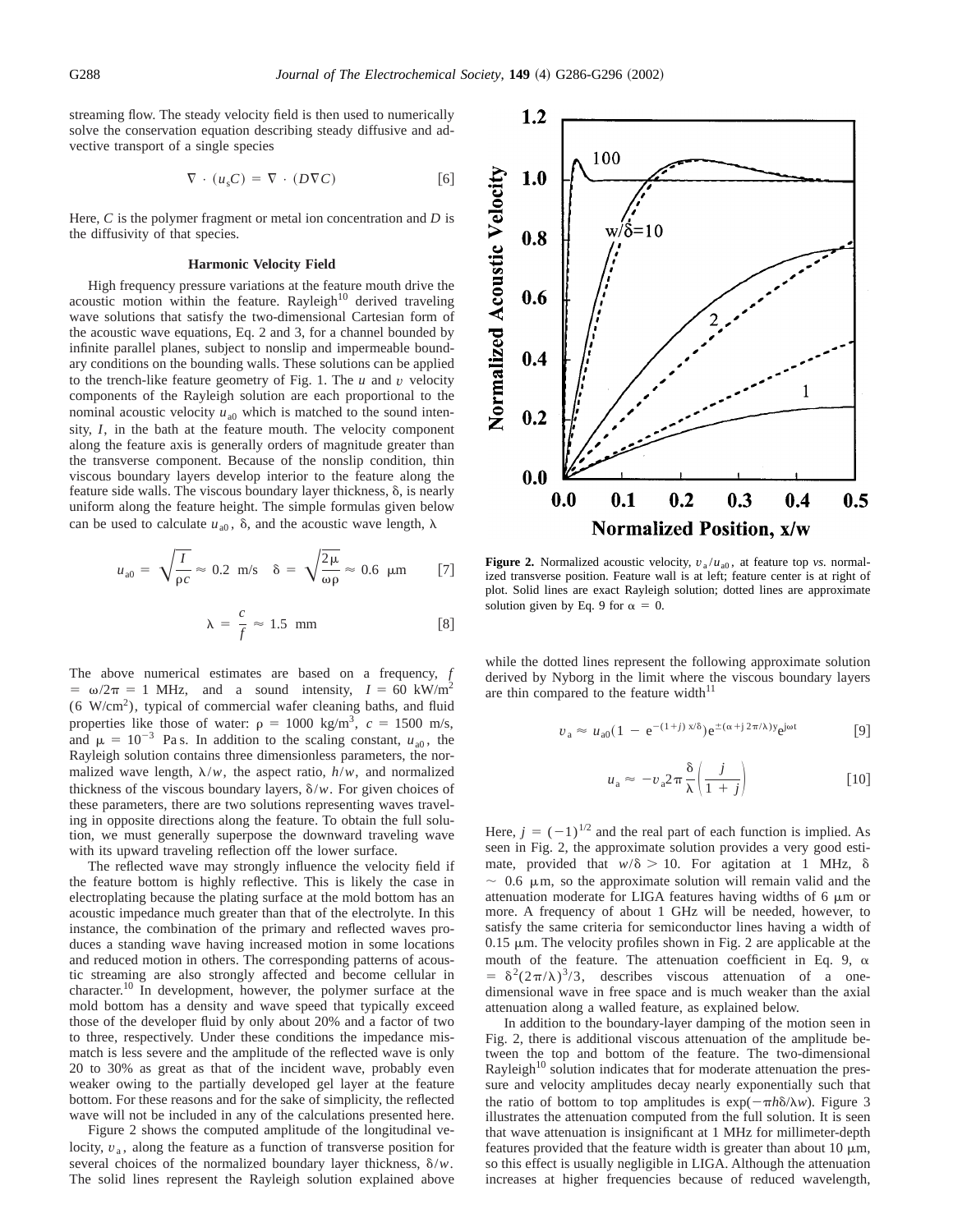

**Figure 3.** Attenuation of acoustic velocity along feature *vs.* feature depth. At 1 MHz attenuation is unimportant for millimeter-depth features provided that feature width is greater than about 10  $\mu$ m.

acoustic waves with a frequency of 1 GHz are not substantially attenuated in semiconductor lines having widths of  $0.25 \mu m$  and depths up to  $1 \mu m$ .

## **Acoustic Streaming Along Feature**

The acoustic streaming motion in deep features having weakly reflective bottoms can be well approximated using an approach suggested by Nyborg.<sup>11</sup> Over most of the height of a slender feature the streaming velocity is nearly vertical, so the transverse velocity component can be neglected to obtain the following simplification of Eq. 4

$$
\int_{0}^{w} v_{s} dx = 0
$$
 [11a]

and

$$
\mu \frac{\partial^2 v_s}{\partial x^2} = \frac{\partial p_s}{\partial y} - F_y \tag{11b}
$$

The driving Reynolds stresses  $F_y$  acting in the vertical direction are evaluated by substituting the preceding asymptotic solution of Eq. 9 and 10 into the definition of *F* in Eq. 5. The velocity profile,  $v_s(x)$ , is then determined by analytically integrating Eq. 11b across the feature subject to nonslip conditions at the feature walls. In doing this, the vertical pressure gradient is assumed to be constant and is determined by enforcing the above integral constraint, Eq. 11a, that the net vertical flow through any horizontal cross section must be identically zero. These solutions are suggested but are not presented or displayed by Nyborg and so are given below.

Solutions to Eq. 11 may be written in the following form

$$
v^* = K_1^* \eta + K_2^* \eta^2 + \frac{1}{4} [1 + 2(S(\eta) - C(\eta)) + e^{-2\eta}]
$$
\n[12]



**Figure 4.** Normalized streaming velocity *vs.* normalized distance from feature center. Dotted line is asymptotic solution for  $w/\delta \ge 1$ .

where

$$
v^* = \frac{v}{u_{s0}} = \frac{v c_0}{u_{s0}^2} \quad \eta = \frac{x}{\delta} \quad \hat{\eta} = \frac{w}{2\delta} \tag{13}
$$

$$
S(\eta) = e^{-\eta} \sin \eta \quad C(\eta) = e^{-\eta} \cos \eta \qquad [14]
$$

$$
K_1^* = -2K_2^*\hat{\eta} - C(\hat{\eta}) + \frac{\hat{\eta}}{2}e^{-2\hat{\eta}}
$$
 [15]

and

$$
K_2^* = \frac{3}{4\hat{\eta}^3} \bigg[ \frac{(1 - e^{-2\hat{\eta}})}{4} + \frac{\hat{\eta}}{2} - S(\hat{\eta}) - \hat{\eta}^2 \bigg( C(\hat{\eta}) - \frac{e^{-2\hat{\eta}}}{2} \bigg) \bigg]
$$
\n[16]

Here, *x* may be measured from either wall, with the understanding that the expressions are only valid for  $0 \le x \le w/2$ .

The velocity profiles computed from Eq. 12-16 are illustrated in Fig. 4. The downward flow along the feature walls is driven by large Reynolds stress gradients in the acoustic boundary layers adjacent to the walls. The upflow in the center is simply a consequence of continuity. The fluid speeds shown in Fig. 4 are scaled by the nominal acoustic streaming speed

$$
u_{s0} = \frac{u_{a0}^2}{c} = \frac{I}{\rho c^2} \approx 27 \text{ \ \mu m/s}
$$
 [17]

The numerical estimate given above corresponds to an acoustic intensity of  $I = 60$  kW/m<sup>2</sup> (6 W/cm<sup>2</sup>) in a fluid-like water with a density of 1000 kg/m<sup>3</sup>, and sound speed,  $c_0$ , of 1500 m/s. This steady flow speed is sufficient to traverse a 1 mm feature height in less than 1 min. Note that the nominal streaming speed is independent of viscosity; this is because the driving force *F* and the resisting shear forces in Eq. 11b are both proportional to the viscosity.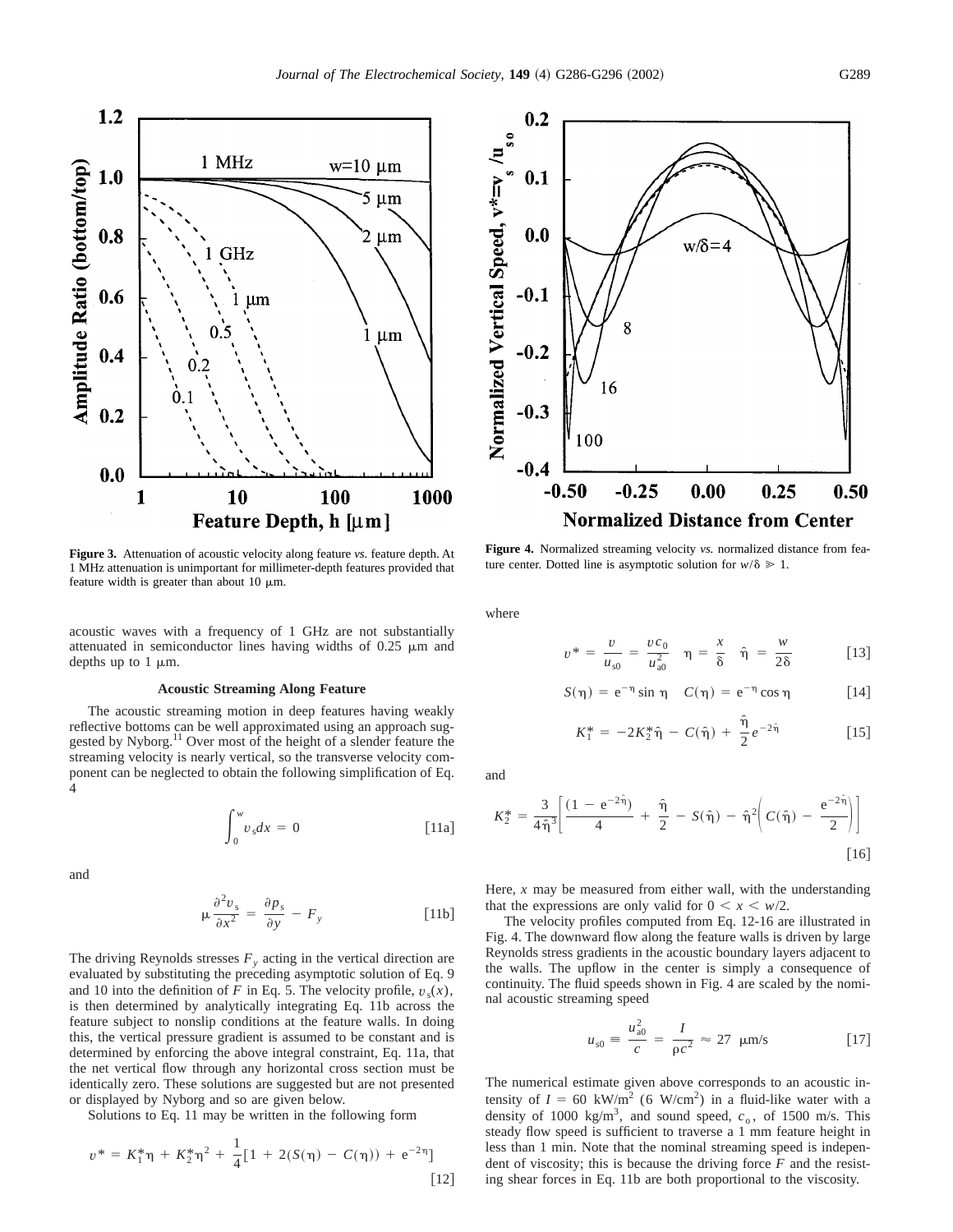



**Figure 5.** Mean circulation speed *vs.* feature width. Mean speed is computed by averaging vertical velocity profile across downflow region.

The streaming velocity profiles in Fig. 4 are strongly dependent on the parameter,  $w/\delta$ , representing the ratio of the feature width to the acoustic boundary layer thickness defined in Eq. 7. For ratios less than about four, the motion is severely suppressed by shear stresses that are inversely proportional to the feature width. In the opposing limit of very wide features,  $w/\delta \geq 1$ , the velocity profile approaches an asymptotic solution having a parabolic shape and a maximum downward speed of  $v^* = -0.25$  immediately adjacent to the wall, as indicated by the dotted line in Fig. 4. Since the maximum speed is roughly coincident with the inner edge of the acoustic boundary layer at  $x^* \sim \delta/w \ll 1$ , the resulting velocity field is equivalent to that driven by a slip velocity of magnitude  $v^*$  $= -0.25$  applied on the vertical walls. This limiting solution often provides a good approximation in practical applications like the LIGA examples presented here.

In narrow features, viscous forces may strongly reduce acoustic streaming speeds, as illustrated in Fig. 5. Here, the vertical axis displays the average fluid speed in the downflow region of the feature for a fixed agitation frequency of 1 MHz and for two acoustic intensities. The streaming motion becomes very weak for a feature width of  $2 \mu m$  or less; beyond this point the micrometer-scale acoustic boundary layers overlap one another. The final approach to a zero mean speed is not shown in Fig. 5 because it cannot be accurately constructed using Reynolds stresses derived from the approximate acoustic velocity profiles given by Eq. 9 and 10. As seen by comparing solid and dotted lines in Fig. 2, this approximation is inaccurate for  $w/\delta$  of less than about five. For smaller *w*, it is necessary to utilize the full Rayleigh solution in computing the Reynolds stresses and streaming speed. Although this can still be done analytically, a more general numerical approach is generally needed to deal with corner regions and species transport. For these reasons we turn now to numerical analysis.

# **Species Transport: Numerical Model**

Numerical methods are used to investigate the transport of polymer fragments or metal ions induced by acoustic streaming in

Figure 6. Comparison of numerically calculated velocity profiles (symbols) with analytical solutions of Eq. 12-16 (solid lines). Every other grid point is displayed. Numerical profiles are at midheight. Aspect ratio is four.

trench-like features. The Navier-Stokes Eq. 4 and 5 governing the streaming motion are rewritten in terms of the stream function and vorticity, as appropriate for steady incompressible flows.  $4,14$  These equations and the species transport equation, Eq. 6, are discretized using second-order finite differences to obtain a system of algebraic equations for nodal point values of the stream function, vorticity, velocity components, and species concentration.<sup>4,14</sup> These equations are solved iteratively on a rectangular mesh covering the T-shaped domain shown in Fig. 1. In each solution, iterations were continued until the solution was converged on successively finer meshes containing 21, 41, 81, and, if needed, up to 321 grid points across the feature width. Since viscous and concentration boundary layers are present in a number of locations, the rectangular grid was equally spaced in both directions and in all locations.

Although the numerical model had been previously tested for a variety of flow conditions, additional tests were performed to verify that acoustic streaming was correctly computed. As seen in Fig. 6, streaming velocities computed numerically are in good agreement with the analytical solutions shown previously in Fig. 4, provided that the acoustic boundary layers are resolved by several grid points. Although this is easily done for cases with  $w/\delta$  < 10-20, it becomes very wasteful for larger values of  $w/\delta$ . For  $w/\delta \ge 1$  the transport can, however, be accurately and efficiently calculated by applying a slip velocity of  $u_{\rm so}/4$  on the vertical walls rather than explicitly including the Reynolds stresses comprising *F* in Eq. 5.

To reduce the number of solution parameters, the position coordinates were scaled by the feature width, *w*, the velocity components by *D*/*w*, and the stream function and vorticity by *D* and  $D/w^2$ , where *D* is diffusivity of the transported species. The species concentration is scaled by its overall variation, such that the normalized concentrations in the bath and feature bottom are simply zero and unity. The resulting equations contain three dimensionless parameters, the Peclet number, aspect ratio, and normalized thickness of the acoustic boundary layer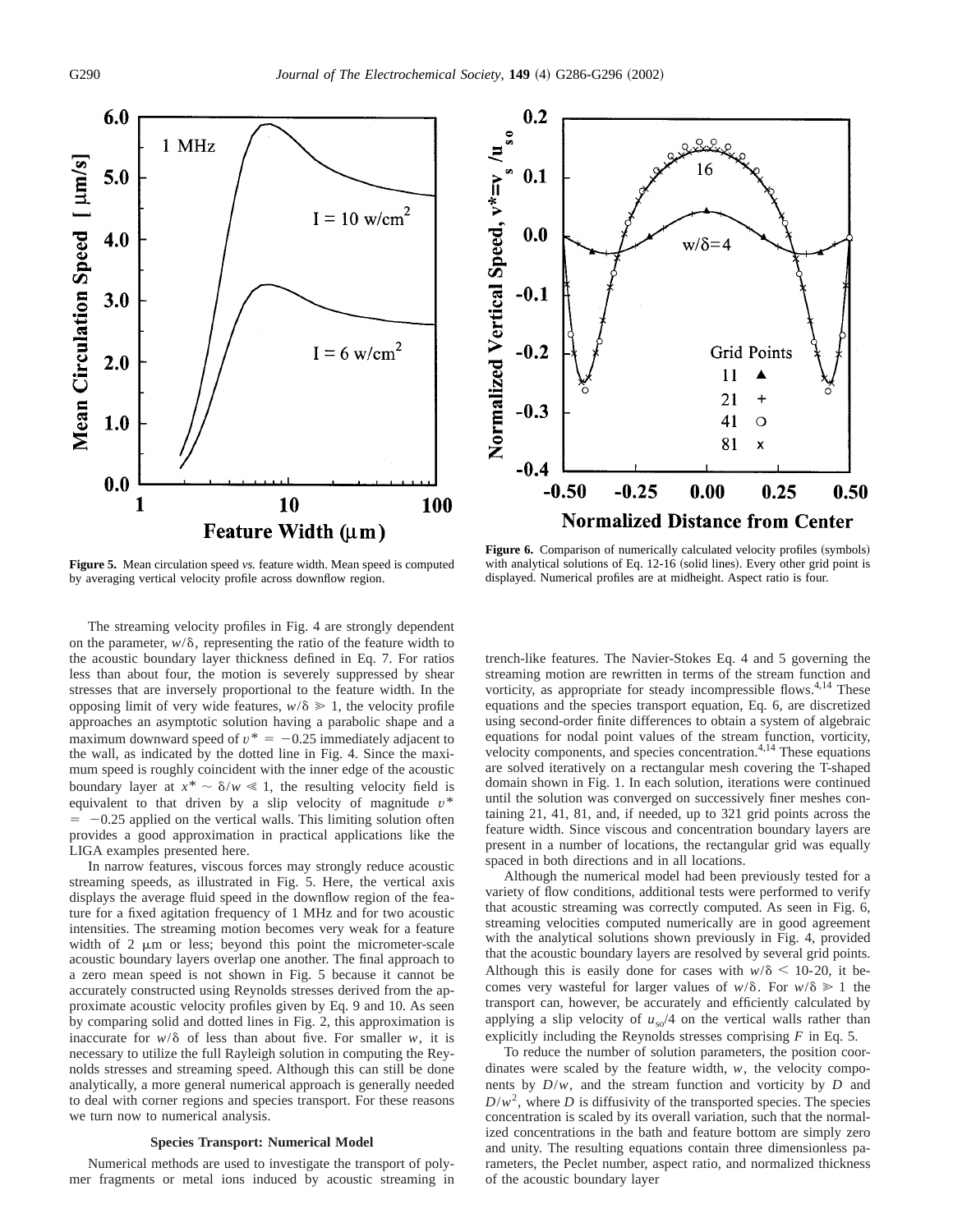

Figure 7. Computed streamlines (left) and isopleths (right) for a Peclet number of  $Pe_w = 125$ , an aspect ratio of  $A = h/w = 4$ , and boundary layer thickness of  $\delta/w = 1/16$ .

$$
Pe_{\rm w} = \frac{u_{\rm s0}w}{D} \quad A = \frac{h}{w} \quad \delta^* = \frac{\delta}{w} \tag{18}
$$

The Peclet number,  $Pe<sub>w</sub>$ , indicates the relative strength of convective transport by acoustic streaming compared to transport by diffusion; it is proportional to the nominal streaming speed,  $u_{s0}$ , explained previously. When slip velocities are applied to the feature walls the normalized slip speed is simply  $Pe_w/4$ . When Reynolds stress are used to drive the motion, solutions also depend on  $\delta/w$ . In either case, the normalized flow speed across the top of the T-shaped domain of Fig. 1 is taken as equal to the nominal streaming speed within the feature, a very slow speed relative to the bath scale. In the absence of additional stirring, an acoustic streaming motion of roughly this magnitude would occur along the resist face and, as noted earlier, is of little importance for features having aspect ratios greater than two or three.

The most important result of the numerical calculations is the Sherwood number, *Sh*, representing the ratio of the computed vertical species transport to that which would have occurred by diffusion alone. Under quasi-steady conditions, *Sh* is the same at all elevations within the feature. It is most conveniently calculated at the feature bottom where the vertical velocity is zero and the transport occurs locally by diffusion alone

$$
Sh = \left(\frac{h}{D\Delta C}\right) \frac{1}{w} \int_0^w D\frac{\partial C}{\partial y} dx = A \int_0^1 \frac{\partial C^*}{\partial y^*} dx^* \qquad [19]
$$

The value of  $\Delta C$  used in this formula is the difference between the horizontal mean concentrations at the feature top and bottom. In the absence of fluid motion, the normalized gradient at the bottom is 1/*A* and *Sh* is unity. In the presence of acoustic streaming, advective transport sweeps fresh developer across the feature bottom, producing a steeper boundary-layer gradient.

Figures 7 and 8 illustrate the computed flow and transport within features having an aspect ratio of four for two different choices of



Figure 8. Computed streamlines (left) and isopleths (right) for Peclet number of 500 and aspect ratio of  $A = h/w = 4$ . Flow is driven by slip velocity on walls.

the Peclet number. These two choices correspond to development of LIGA features having widths of 30 and 120  $\mu$ m at an acoustic power level of  $I = 100 \text{ kW/m}^2$  (10 W/cm<sup>2</sup>), assuming a polymer fragment diffusivity of  $D = 10^{-11}$  m<sup>2</sup>/s. Streamlines are shown on the left side of each figure. Isopleths, lines of constant species concentration, are shown on the right side. The flow within the feature is torroidal with downflow along the walls and upflow in the center. The flow turns at the feature top and bottom over regions having a vertical extent of about one-half feature width. Some of the flow coming in from the left along the resist surface descends into the feature, returns up the center, and rejoins the external flow. As noted previously, the overall transport is not strongly influenced by the flow over the feature top.

The flow along the midsection of the feature does not vary with elevation and is nearly identical to the analytical solutions shown earlier in Fig. 4. With increasing aspect ratio, the flow along the midsection remains the same but extends over a larger fraction of the feature. The turning regions at the ends are not, however, affected by changes in the aspect ratio for aspect ratios greater than two or three.

The streamlines of Fig. 7 and 8 are nearly identical even though the calculation of Fig. 7 was driven by Reynolds stresses in the boundary layers, whereas the flow in Fig. 8 is driven by a slip velocity at the wall. Because of this difference, the streamlines of Fig. 8 are more closely spaced near the walls, indicating slightly higher speeds adjacent to the walls. The relative thickness of the acoustic boundary layer in Fig. 7 is taken as  $\delta/w = 1/16$ , somewhat thicker than typical of LIGA. A smaller choice of  $\delta/w$  and identical Peclet numbers would have provided even closer agreement between the streamline patterns in Fig. 7 and 8.

The isopleths on the right of Fig. 7 and 8 are swept downward by descending flow adjacent to the feature walls. Upward flow in the center is also apparent. The close spacing of the isopleths near the feature bottom is indicative of the large diffusion flux at the lower surface. The Sherwood number for the conditions of Fig. 7 is about 3.5, indicating a three- to fourfold enhancement of species transport relative to diffusion.

The fourfold increase in Peclet number between Fig. 7 and 8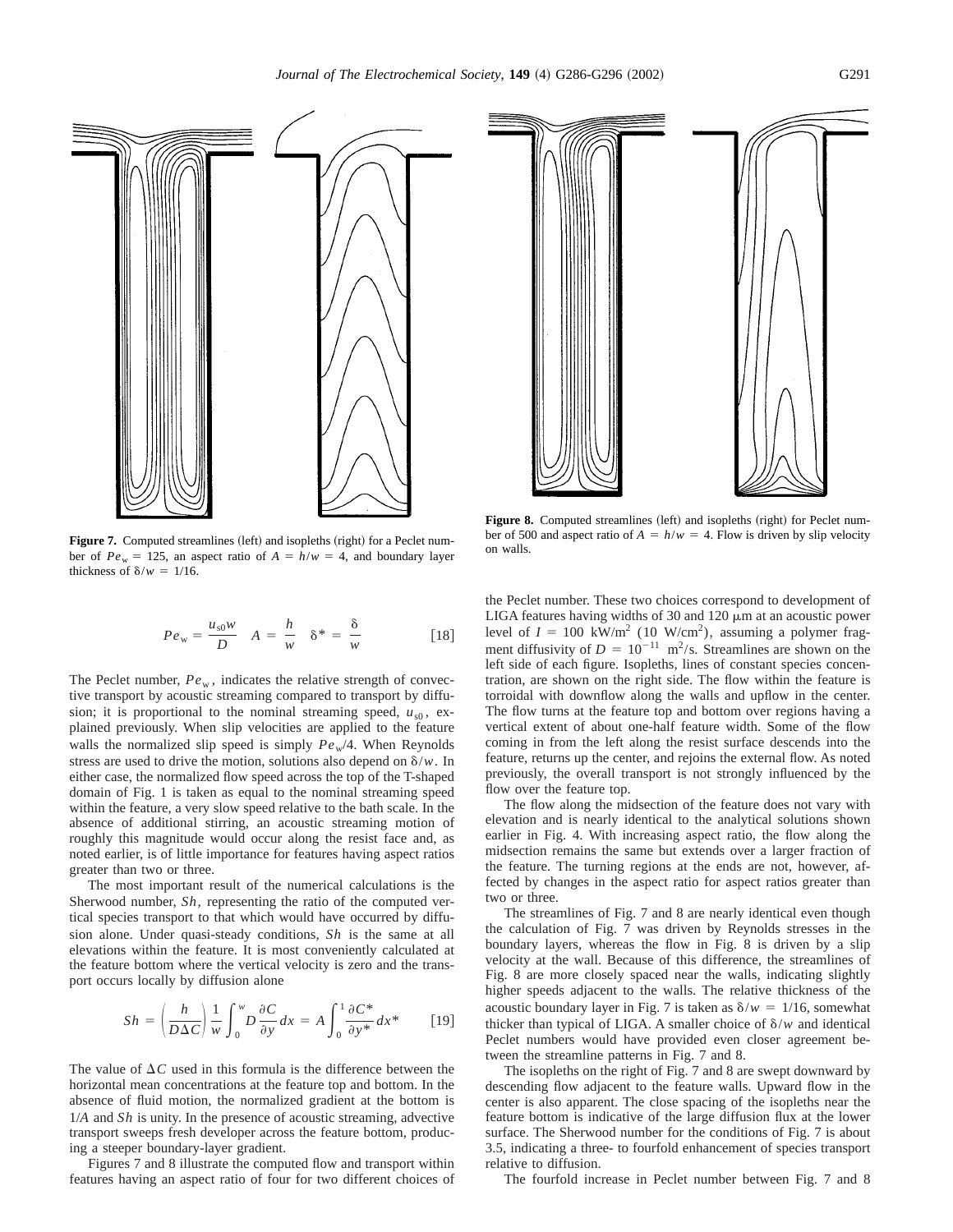



**Figure 9.** Variation of Sherwood number with Peclet number for several aspect ratios. Symbols are numerical results; solid lines are based on analytical transport model.

strongly effects the species concentration field. The stronger downflow sweeps the isopleths more steeply downward. Very large concentration gradients at the feature bottom indicate large species fluxes. The fourfold increase in Peclet number between Fig. 7 and 8 results in nearly a sixfold increase in Sherwood number from 3.5 to about 22.

Figure 9 shows the computed variation of the Sherwood number with the Peclet number for several values of the aspect ratio. In all cases the acoustic boundary layer is assumed thin compared to the feature width, permitting the application of the slip boundary condition,  $v^* = Pe_w/4$  along the vertical feature walls. For Peclet numbers less than about 10, the Sherwood number is essentially unity, indicating negligible enhancement of transport over diffusion. The deviation of the Sherwood number from unity increases with the square of the Peclet number up to a Peclet number of about 200 to 400. In this regime there is little dependence on the aspect ratio, particularly for aspect ratios of two or more. At higher Peclet numbers, however, *Sh* increases with the third root of  $Pe_w$  and is linearly dependent on the aspect ratio. Analytical expressions for these asymptotic regimes and for the smooth curves shown in Fig. 9 are derived in the next section.

Another conclusion drawn from Fig. 9 is that acoustic agitation will not provide significant benefits in electrodeposition. This is because Peclet numbers based on typical metal ion diffusivities of  $10^{-9}$  m<sup>2</sup>/s will be no greater than 10 for typical acoustic streaming speeds  $\left[u_{\rm so} \leq 40 \mu \text{m/s} \text{ for } I \leq 100 \text{ kW/m}^2 \text{ (10 W/cm}^2) \right]$  and feature widths of  $100 \mu m$  or less. As seen in Fig. 9, the corresponding Sherwood number is not much greater than unity. In development, however, polymer fragment diffusivities are orders of magnitude smaller, thereby increasing the relative importance of acoustic agitation.

# **Analytical Transport Model**

The preceding numerical solutions are now used to guide the development of analytical solutions relating the Sherwood number

**Figure 10.** Vertical concentration profiles are nearly linear over the central portion of feature. The difference in concentration between streams is nearly uniform over the central section.

to the Peclet number, aspect ratio, and acoustic boundary layer thickness. To this end, we observe that the acoustic streaming flow in a trench-like feature typically produces a vertical concentration profile like that shown in Fig. 10. At the feature bottom there is a boundary layer of thickness,  $\delta_b$ , over which the concentration varies by an amount  $\Delta C_b$ . With increasing Peclet number this diffusion layer becomes thinner while the concentration difference across it,  $\Delta C_{\rm b}$ , grows larger. Over the remaining height of the feature, denoted  $h<sub>v</sub>$ , the concentration profiles in the upflow and downflow streams vary almost linearly with height, each having a slope  $\Delta C_{\rm v}/h_{\rm v}$ . Thus, as seen in Fig. 10, the horizontal concentration difference between streams,  $\Delta C_h$ , is nearly the same at every height.

The relationship between the vertical and horizontal concentration differences can be deduced by averaging the species transport equation, Eq. 6, horizontally across one of the downflow streams to obtain

$$
\frac{w}{2}\rho\alpha\left(\overline{V}\frac{d\overline{C}_{d}}{dy} + D\frac{d^{2}\overline{C}_{d}}{dy^{2}}\right) = \rho D\frac{(\overline{C}_{d} - \overline{C}_{u})}{(w/4)} \tag{20}
$$

Here,  $\alpha$  is the fraction of the half-width,  $w/2$ , occupied by the downflow stream,  $\bar{V}$  is the absolute value of the mean downflow speed, and  $\overrightarrow{C}_d$  and  $\overrightarrow{C}_u$  are the mean concentrations in the downflow and upflow streams at any elevation. The right side of Eq. 20 accounts for the horizontal diffusion between the adjacent counterflowing streams separated by a mean distance *w*/4. A similar equation can be written for the upflow stream. Both are satisfied by linear solutions having vertical slopes proportional to the horizontal concentration difference between the two streams,  $\Delta C_h = \overline{C}_d - \overline{C}_u$ 

$$
\frac{d\bar{C}_d}{dy} = \frac{d\bar{C}_u}{dy} = \frac{\Delta C_v}{h_v} = \frac{8D}{\alpha \bar{V}w^2} \Delta C_h
$$
 [21]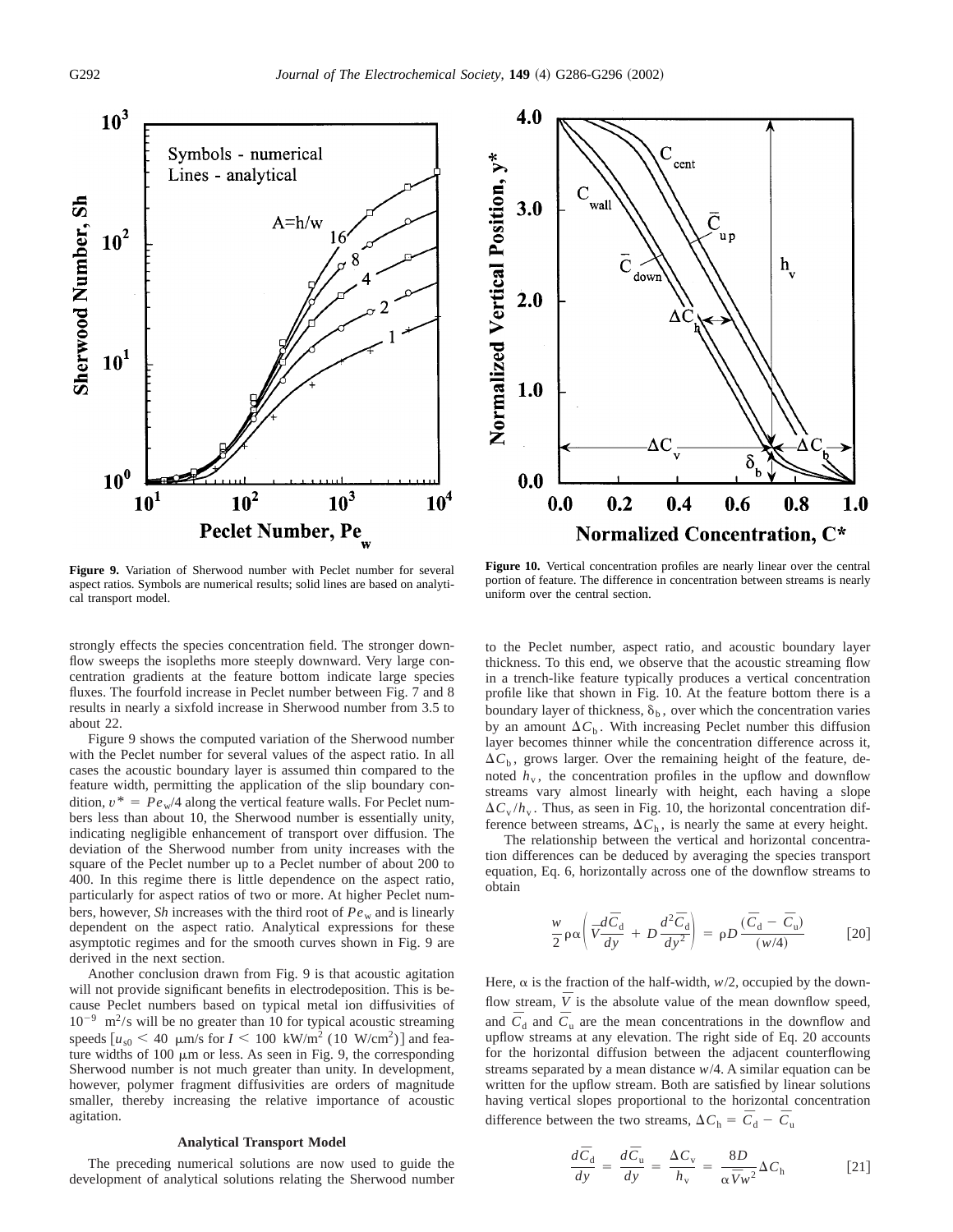

Figure 11. Schematic of turning flow near feature bottom superposed on computed streamlines. Only left half of feature bottom is shown. Flow field is nearly independent of Peclet number and aspect ratio for  $A > 1$ .

When the acoustic boundary layers are sufficiently thin, as assumed in our example calculations, the vertical velocity profile is parabolic in form with a maximum downflow speed of  $V_{\text{max}} = u_{\text{so}}/4$  adjacent to the walls, as explained earlier. Integration of this profile yields a mean downflow speed of  $\overline{V} \sim 0.4 \text{ V}_{\text{max}}$  over a downflow region spanning a fraction,  $\alpha = 1 - 1/\sqrt{3} \sim 0.42$ , of the feature halfwidth, as indicated schematically in Fig. 11. However, the transport analysis is not limited to these asymptotic relations, as Eq. 12-16 can be used to deduce the corresponding values of  $\alpha$  and  $\overline{V}$  for any choice of  $\delta/w$ .

The vertical diffusion flux through the boundary layer at the feature bottom must be in balance with the combined diffusive and advective fluxes through the midsection, leading to the relationship

$$
mD\frac{\Delta C_{\rm b}}{\delta_{\rm b}} = D\frac{\Delta C_{\rm v}}{h_{\rm v}} + \alpha \bar{V} \Delta C_{\rm h}
$$
 [22]

in which the last term is based on the observation that the upward and downward streams have identical volume flows, both equal to  $\alpha \bar{V}$ , but have species concentrations differing by  $\Delta C_h$ . The parameter *m* appearing just above is unity when the fluid motion is insignificant and, hence, the vertical concentration profile is everywhere linear. At high Peclet numbers, however, the concentration profile near the bottom becomes more nearly quadratic with a slope at the surface about twofold greater  $(m = 2)$  than the mean slope. Combining the preceding Eq. 21 and 22 and noting that  $\Delta C_b = \Delta C$  $- \Delta C_v$ , yields

$$
\frac{\Delta C_{\rm v}}{\Delta C} = m \frac{h_{\rm v}}{\delta_{\rm b}} \left( \frac{\alpha^2}{8} \overline{Pe^2} + 1 + m \frac{h_{\rm v}}{\delta_{\rm b}} \right)^{-1} \tag{23}
$$

where  $\overline{Pe}$  is a Peclet number based on the mean vertical speed

$$
\overline{Pe} = \frac{\overline{V}w}{D} = Pe_w \frac{\overline{V}}{u_{s0}} \sim Pe_w \frac{0.4}{4}
$$
 [24]

At high Peclet numbers, the thickness,  $\delta_b$ , of the diffusion layer at the feature bottom is controlled by the horizontal flow across the bottom surface, as shown schematically in Fig. 11. The boundary layer growth in crossing the feature half width is estimated by substituting a parabolic concentration profile into the following integral form of the transport equation applicable to a thin concentration boundary layer

$$
\frac{d}{dx}\int_0^{\delta_b} u \Delta C_b \bigg(1 - \frac{y}{\delta_b}\bigg)^2 dy = D \frac{\partial C}{\partial y}\bigg|_{y=0} = 2D \frac{\Delta C_b}{\delta_b} \quad [25]
$$

Again, for high Peclet numbers, the concentration boundary layer lies well within the bottom shear layer. Under these conditions the velocity profile is essentially linear over the integration range of Eq. 25 and may be written as  $u = (\tau/\mu)y$ . The shear stress  $\tau$  is estimated by assuming that the flow across the bottom is parabolic in form with a mean speed  $\bar{U}$  and a maximum of  $3\bar{U}/2$  at a distance  $\Delta_b/2$  above the floor. Further, since the vertical down flow must be in balance with the horizontal flow across the bottom, it follows that  $\overline{U} \Delta_{\rm b} = \overline{V} \alpha w/2$ . Finally, the horizontal mean of the boundary layer thickness,  $\delta_b$ , is determined by performing the above integration in *y*, solving the resulting differential equation for  $\delta_b(x)$ , averaging across the bottom and making a few algebraic substitutions

$$
\frac{\delta_{\rm b}}{w} = \frac{3}{4} \left[ \frac{6}{\alpha} \left( \frac{\Delta_{\rm b}}{w} \right)^2 \frac{1}{Pe} \right]^{1/3} \approx 0.83 \overline{Pe}^{-1/3} \tag{26}
$$

The above numerical value of 0.83 is based on the observation that  $\Delta_b/w \sim 0.3$ , as apparent in Fig. 11. Note that this ratio depends mainly on the Reynolds number,  $Re = u_{s0}w/v$ , which is asymptotically small for the acoustic streaming flows of interest here. So Eq. 26 should provide a good approximation provided that the Peclet number is large and that  $h \ge \Delta_b$ , or equivalently  $A = h/w$  $\geq 1/3$ .

At small values of the Peclet number, the thickness of the diffusion boundary layer is of little importance because the transport along the full feature height, including the boundary layer, is by diffusion alone. In this limit we arbitrarily take the boundary layer thickness,  $\delta_b$ , as  $h/2$ . Further, since the high-Peclet estimate of Eq. 26 may yield unphysical values of  $\delta_b$  greater than  $h/2$  for small  $Pe$ , it is convenient to simply define  $\delta_b$  as the lesser of the high and low *Pe* estimates, as explained further below. A smoother transition between the limits provides only minor benefit at the cost of greater complexity.

The Sherwood number is computed for any specific case by performing the following sequence of calculations. The nominal streaming speed,  $u_{s0}$ , is computed from the acoustic intensity using Eq. 7. The mean vertical speed and fractional downflow area are determined from Eq. 12-16 or, for thin acoustic boundary layers, simply taken as  $\overline{V} = 0.4u_{a0}/4$  and  $\alpha = 0.4$ . The Peclet number based on this mean speed,  $\overline{Pe}$  from Eq. 24, is then inserted into Eq. 26 to obtain the concentration boundary layer thickness which applies at large *Pe*. Since this thickness exceeds the trench height for small enough *Pe*, we require that  $\delta_b$  be less than  $h/2$ . This limiter is only active under diffusion-dominated conditions where the analytical model reduces to series diffusion through boundary and central layers having identical diffusivity. The parameter *m*, describing the transition from linear to quadratic boundary layer profiles, is computed using the formula

$$
m = 2 - \exp\left[1 - \left(\frac{h}{2\delta_b}\right)^2\right]
$$
 [27]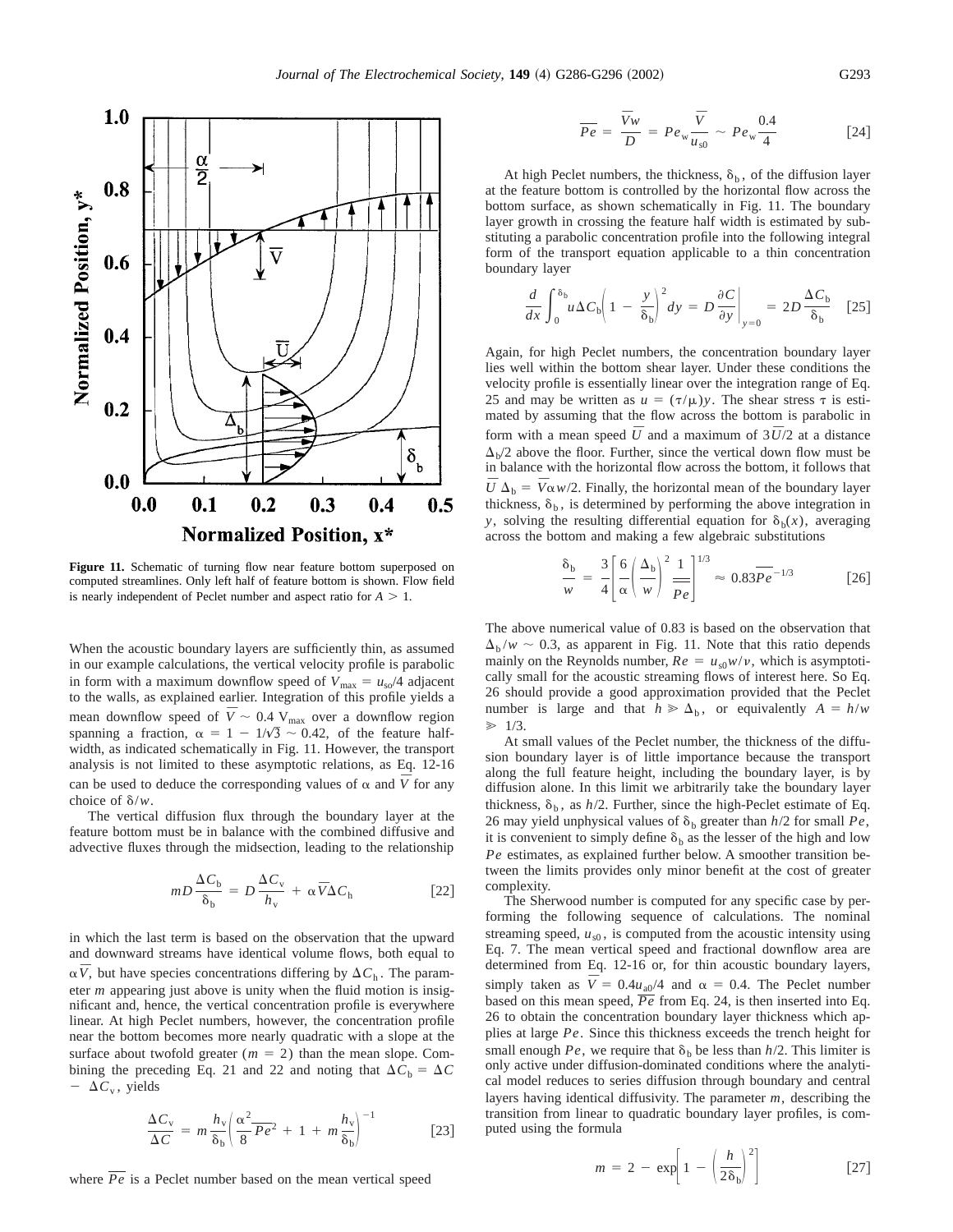

Figure 12. Comparison of asymptotic solutions (solid lines) with numerical regare 12. Comparison of asymptotic solidions (solid lines) with indirection **Figure 13.** Comparison of analytical model (solid lines) with enhancement calculations (symbols). Dotted line indicates composite formula of Eq.

such that *m* rapidly changes from 1 to 2 as the boundary layer thickness decreases below the maximum permissible value of *h*/2. The details of these limiting and transitional formulas are not critical to the outcome. The computed values of  $\overline{Pe}$ ,  $\delta_b$ , *m*, and  $h_v$  $= h - \delta_b$  are finally inserted into Eq. 23 to obtain  $\Delta C_v$  and these results are used to compute the Sherwood number

$$
Sh = \left. \frac{h}{\Delta C} \, \frac{\partial C}{\partial y} \right|_{y=0} = m \frac{h}{\delta_b} \, \frac{\Delta C_b}{\Delta C} = m \frac{h}{\delta_b} \bigg( 1 - \frac{\Delta C_v}{\Delta C} \bigg) \tag{28}
$$

The previously discussed Fig. 9 illustrates the excellent agreement between the analytical model of this section and the numerical results of the preceding section.

The asymptotic behavior of the Sherwood number is quite simple in the limits of both small and large Peclet number. It is seen in Fig. 12 that results for all values of the aspect ratio follow nearly the same line for small to moderate values of the Peclet number

$$
Sh_0 = \lim_{P \in \{0\}} (Sh - 1) = \frac{\alpha^2}{8} \overline{Pe^2}
$$
 [29]

This relationship can be derived by taking the ratio of the convective and diffusive terms on the right side of Eq. 22, thereafter using Eq. 21 to eliminate  $\Delta C_v / \Delta C_h$ . Similarly, the large *Pe* asymptotes are readily deduced from Eq. 23 by taking  $\Delta C_b \sim \Delta C$  and using Eq. 26 to define  $\delta_b$ 

$$
Sh_{\infty} = \lim_{P e \to \infty} (Sh - 1) = m \frac{h}{\delta_b} \frac{\Delta C_b}{\Delta C} \approx 2.4 A \overline{Pe}^{1/3} \quad [30]
$$

Based on these asymptotic formulas one can also construct a simple but accurate composite approximation of the form

$$
Sh = 1 + \frac{Sh_0 Sh_{\infty}}{Sh_0 + Sh_{\infty}}
$$
 [31]



of development rates (symbols) observed by Zanghellini *et al.*<sup>3</sup> The Peclet number corresponding to the experimental conditions is 125 for a polymer fragment diffusivity of  $10^{-11}$  cm<sup>2</sup>/s.

in which the subscripts refer to the above limiting forms. The accuracy of this composite expression is indicated by the dotted lines shown in Fig. 12.

# **Application to LIGA Development**

To our knowledge, the data most relevant to the present study is that of Zanghellini *et al.*<sup>3</sup> In Fig. 3 of that paper the authors present measured LIGA development rates for  $30 \mu m$  features developed with and without acoustic agitation. By taking the ratio of these two measured rates we obtain a relatively direct estimate of the Sherwood number representing the ratio of transport rates with and without agitation. In doing this we use as our divisor the measured development rates they characterize as dip developed with no bath stirring. These conditions should approximate diffusion-limited development.

It is important to note that our present use of Zanghellini's data presumes that the measured development rates are limited mainly by transport, not by surface dissolution kinetics. This assumption is supported by the fact that observed developments rates are strongly influenced by stirring and agitation. However, to better address this issue, work is in progress to combine the present transport model with a surface kinetics model.

The three data points shown in Fig. 13, for aspect ratios from four to ten, cover the full range for which the authors reported data for both dip and agitation experiments. It is seen that the data (symbols) and calculations (lines) for the two larger values of the diffusivity suggest that the Sherwood number is relatively insensitive to the aspect ratio, consistent with the low Peclet number results shown earlier in Fig. 9 and 12. The variation in the comparative experimental data could easily result from inaccuracy in our reading of the plotted experimental data.

The measurements shown by symbols in Fig. 13 are compared with theoretical calculations for three different choices of the un-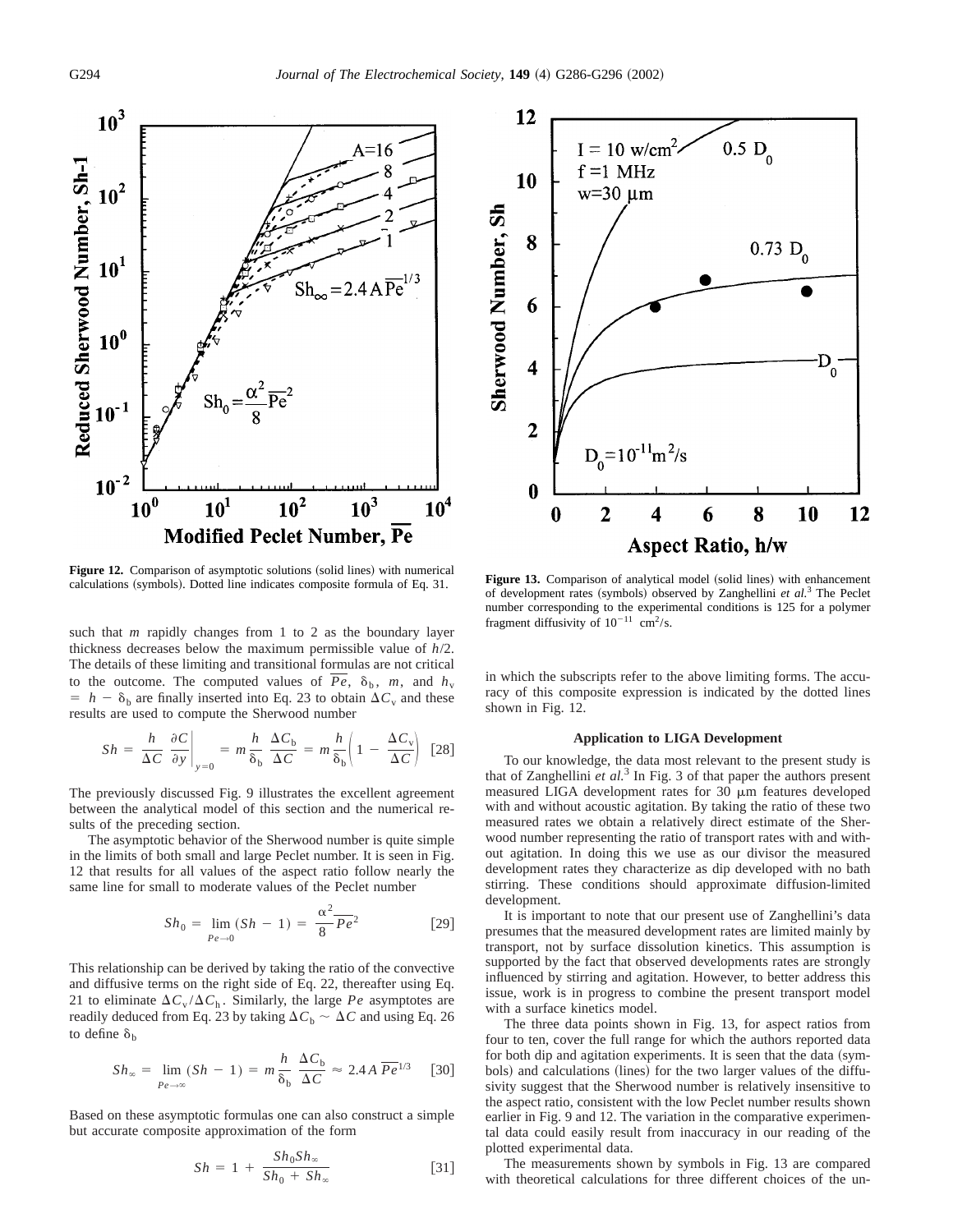known polymer fragment diffusivity. The other parameters used in the calculations are the experimental intensity and frequency of agitation of 100 kW/m<sup>2</sup> (10 W/cm<sup>2</sup>) and 1 MHz. These are the only important parameters, since the acoustic boundary layers are thin compared to the feature width, even for development fluids tenfold more viscous than water. The computed curves are labeled with values of the polymer fragment diffusivity around  $10^{-11}$  m<sup>2</sup>/s that bring the calculations into agreement with the measured data. These diffusivities are about 100-fold smaller than those of metal ion species in plating baths. Although we do not have accurate estimates of polymer fragment diffusivities, the order of  $10^{-11}$  m<sup>2</sup>/s is quite reasonable for polymer fragments with molecular weights in the thousands,15 as expected in LIGA. The data presented by Zanghellini *et al.*<sup>3</sup> for dip development rates can be used to estimate the product of the diffusivity and the polymer fragment concentration at the development surface. Based on this product and a diffusivity of  $10^{-11}$  m<sup>2</sup>/s, the polymer fragments comprise about 30% of the bulk fluid density at the feature bottom, a reasonable outcome.

Zanghellini *et al.*<sup>3</sup> also report development rates for features ranging from  $30-300 \mu m$  in a bath having an acoustic intensity of 20 kW/m<sup>2</sup> (2 W/cm<sup>2</sup>), five times less than that used in the experiments shown in Fig. 13. Since the Peclet number would then be five times smaller than before, Fig. 9 suggests that there would be relatively little acoustic enhancement in the  $30 \mu m$  features, but that wider features may still be enhanced. The data appear to show this trend for smaller feature depths, though the variation diminishes as depths grow larger. Similar data is reported by El-Kholi *et al.*<sup>5</sup> We are currently undertaking further analysis of these data sets.

#### **Application to Submicrometer Features**

A number of experimental studies have explored acoustic enhancement of photoresist development in features having widths of 10-50 nm  $(0.01-0.05 \mu m)$  using agitation frequencies ranging from 25 to 400 kHz.6,7 At these low frequencies, the acoustic boundary layer thicknesses computed from Eq. 7 are considerably greater than the feature widths. Under these conditions with  $w/\delta \leq 1$ , it is seen in Fig. 4 that the streaming motion within features is very weak. Thus, it is likely that the observed enhancement of development rates in these submicrometer features resulted from bubble collapse rather than acoustic streaming.

The intensity of bubble collapse is enhanced at low frequencies because the longer period of the acoustic cycle permits greater growth and hence stronger collapse during each cycle.<sup>8,9</sup> Shallow feature depths also increase the importance of bubble collapse occurring at the wafer face because there is less attenuation of the induced pressure waves along the feature. For these reasons, it is likely that the low-frequency enhancement of development observed in narrow features is driven by bubble collapse. However, it is also well known that bubble collapse can easily damage fragile parts, and it appears that the associated increases in development rates by this mechanism are not as great as those attainable in LIGA by acoustic streaming.

The submicrometer features typical of semiconductor applications can, according to our analysis, be effectively penetrated by acoustic streaming if the frequency of agitation is raised to about 1 GHz. At this frequency the acoustic boundary layer thickness is of the order  $0.02 \mu m$ , much smaller than the width of present generation  $0.15$   $\mu$ m features. For this boundary layer thickness and the corresponding wave length of  $1 \mu m$ , the relative wave amplitude at the feature bottom is estimated as  $\exp(-\pi h \delta/\lambda w) \sim 0.8$  for an aspect ratio of  $h/w = 4$ . Thus, at 1 GHz, the fluid streaming speed at the bottom of a submicrometer feature may still be on the order of 30  $\mu$ m/s for an acoustic intensity of 60 kW/m<sup>2</sup> (6 W/cm<sup>2</sup>), just as in the much wider features typical of LIGA. Although the attenuation over the micrometer-scale feature depth may be small, even at gigahertz frequencies, there may be significant attenuation in the region between the driving transducer and the wafer face.

Furthermore, even though the streaming motion in submicrometer features may be strong, the associated advective transport may still be small compared to diffusion. This is not because advection is weak, but rather that the diffusion flux is so large in small features. For example, at a nominal acoustic intensity of  $100 \text{ kW/m}^2$ (10 W/cm<sup>2</sup>), the Peclet number,  $Pe_w = u_{s0}w/D$ , is only about 0.5 for a feature width of  $w = 0.15 \mu m$  and a fragment diffusivity of  $10^{-11}$  m<sup>2</sup>/s. Thus, a 100-fold increase in acoustic intensity to  $10^4$  kW/m<sup>2</sup> (1 kW/cm<sup>2</sup>) would be needed to raise the Peclet number to 50, as required to achieve advective transport twofold greater than diffusion. Larger diffusivities would require even larger power levels. Even if such power levels could be achieved, the associated heating and pressure forces would probably be excessive. Fortunately, the need for acoustic enhancement is greatly reduced for micrometer-depth semiconductor features, since diffusion rates are inversely proportional to the feature depth and diffusion-limited processing times are inversely proportional to the square of the depth. Thus, the need for enhancement is much less than in millimeterdepth LIGA features.

## **Conclusions**

Although acoustic agitation is known to increase photoresist development rates in LIGA and microelectronics applications, the physical mechanism of this enhancement is not well understood. At frequencies less than 100 kHz and at submicrometer feature scales, the collapse of acoustic bubbles may play a role in removing and transporting polymer fragments from the developing surface. However, the megasonic frequencies used in LIGA development are too high to permit cavitation at conventional power levels. Moreover, even if the high-frequency motion does promote surface dissolution, this increase in surface kinetics cannot explain the observed enhancement of development in deep, high-aspect-ratio features. Here, developments rates are limited by fragment transport along the feature rather than surface dissolution kinetics.

The thesis of the present paper is that the observed enhancement of LIGA development rates results from the acoustic streaming process that circulates most of the fluid within high-aspect-ratio features, substantially increasing polymer fragment transport. In support of this hypothesis, analytical and numerical methods have been used to solve the equations governing flow and transport induced by acoustic agitation within trench-like LIGA features. Exact solutions derived by Rayleigh<sup>10</sup> and Nyborg<sup>11</sup> were used to represent the acoustic wave fields within features, including the viscous boundary layers adjacent to feature walls.

Reynolds stresses produced by the high frequency motion induce a steady streaming motion downward along the feature walls at speeds on the order of 30  $\mu$ m/s. This downward flow is balanced by an upward flow of comparable speed along the feature center. The resulting bidirectional flow along the midsection of high-aspect-ratio features was described using analytical solutions of the onedimensional Stokes flow equations.

Polymer fragment transport along typical LIGA features was computed by numerically solving the Navier-Stokes equations together with a species transport equation accounting for fragment diffusion and advection. These numerical results were used to guide the development of a physically based analytical model that yields transport rates in terms of Peclet number, feature aspect ratio, and acoustic boundary layer thickness. The limiting forms of the analytical model for low and high Peclet numbers were derived and combined to construct a simple but accurate composite formula describing the Sherwood number for all Peclet numbers.

It was found that the two- to fourfold enhancement in LIGA development rates observed by Zanghellini *et al.*<sup>3</sup> is consistent with model calculations based on a diffusivity of about  $10^{-11}$  m<sup>2</sup>/s, a reasonable value for the large polymer fragments produced by PMMA dissolution.<sup>15</sup> The acoustic streaming model further suggests a relatively weak variation of development rate with aspect ratio, in agreement with the Zanghellini data. For the experimental range of Peclet numbers, diffusion-limited development rates increase with